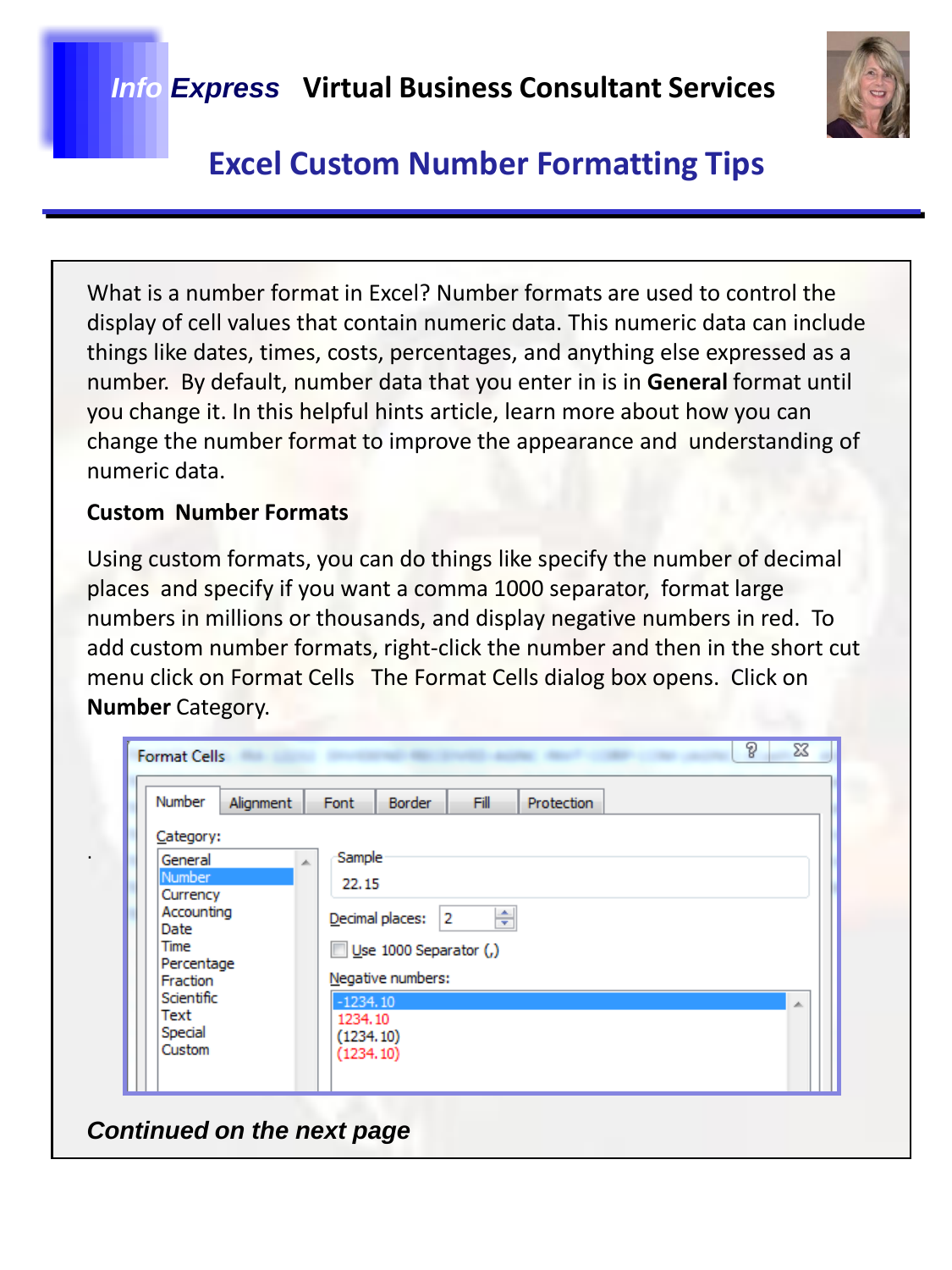

### **Another Way to Change Formatting**

You can access the format cells dialog box on the Home tab of the Ribbon in the Number section. After selecting a cell, click on the **Custom Number Formats** arrow and it will open.

#### **Using Custom Number Formats**

The Custom ca**teg**ory is used to specify how to display numbers other than the normal way. For example, how should -22.15 be displayed? In red like this -22.15 or (22.15) or 22.15. You will select one of the Custom options to make that choice.

| Number                 | Alignment | Font        | <b>Border</b>                                                   | Fill | Protection |               |    |          |
|------------------------|-----------|-------------|-----------------------------------------------------------------|------|------------|---------------|----|----------|
| Category:              |           |             |                                                                 |      |            |               |    |          |
| General                |           | Sample<br>× |                                                                 |      | н          |               |    |          |
| Currency               | Number    | (22.15)     |                                                                 |      |            |               |    | Amoun -  |
| Accounting             |           | Type:       |                                                                 |      |            |               |    | 33.56    |
| Date<br>Time           |           |             | #,##0.00 ); [Red] $( #, ##0.00)$                                |      |            |               |    | 40.38    |
| Percentage             |           | General     |                                                                 |      |            |               | ▲  | $-22.15$ |
| Fraction<br>Scientific |           | 0<br>0.00   |                                                                 |      |            |               | Ė, | 88.07    |
| Text                   |           | #,##0       |                                                                 |      |            |               |    |          |
| Special<br>Custom      |           | ###0.00     |                                                                 |      |            |               |    | 69.47    |
|                        |           |             | #,##0_);(#,##0)<br>#,##0_);[Red](#,##0)                         |      |            |               |    | 24.37    |
|                        |           |             | $\#$ , ##0.00 $\left($ $\#$ , ##0.00)                           |      |            |               |    | 122.8    |
|                        |           |             | $\#$ , ##0.00 ); [Red] (#, ##0.00)<br>$$#$ , ##0 ); $$#$ , ##0) |      |            |               |    |          |
|                        |           |             | $$#$ , ##0 ); [Red] $$#$ , ##0)                                 |      |            |               |    |          |
|                        |           |             |                                                                 |      |            |               |    |          |
|                        |           |             |                                                                 |      |            | <b>Delete</b> |    |          |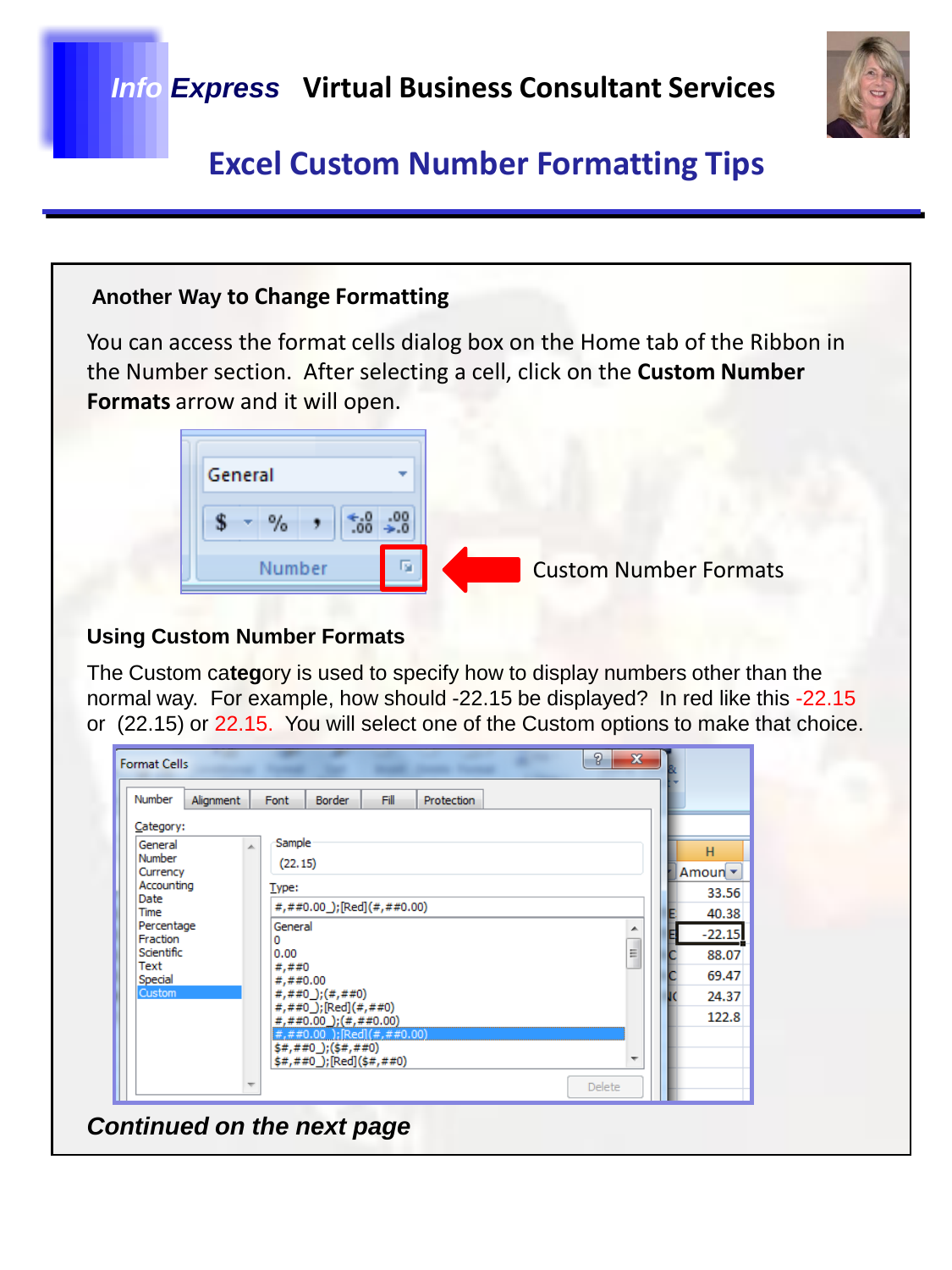

#### **Understanding the Custom Types**

The format types in this section are different from the pre-set options. They are filled with symbols and codes. The examples below show how the number -22.15 would be displayed with the selected custom formatting type.

| Type:                                    |         |
|------------------------------------------|---------|
| #,##0.00_);[Red](#,##0.00)               | (22.15) |
| Type:                                    |         |
| $\frac{1}{2}$ \$#,##0_); [Red] (\$#,##0) | (522)   |
| Type:                                    |         |
| #,##0.00 $\left($ #, ##0.00)             | (22.15) |

You can also create a custom type by entering a code. For example if you want leading zeros, type in 0000 to create your own custom code. I number like 271 would be displayed as 0271.

| Number                                                                                                                              | Alignment | Font                                                                         | <b>Border</b>                                                                    | Fill |
|-------------------------------------------------------------------------------------------------------------------------------------|-----------|------------------------------------------------------------------------------|----------------------------------------------------------------------------------|------|
| Category:<br>General<br>Number<br>Currency<br>Accounting<br>Date<br>Time<br>Percentage<br>Fraction<br>Scientific<br>Text<br>Special |           | Sample<br>0192<br>Type:<br>0000<br>General<br>0<br>0.00<br>#,##0<br>#,##0.00 |                                                                                  |      |
| Custom                                                                                                                              |           |                                                                              | $\#$ , $\#$ $\#$ 0 $\left($ $\#$ , $\#$ $\#$ 0 $\right)$<br>#,##0_);[Red](#,##0) |      |